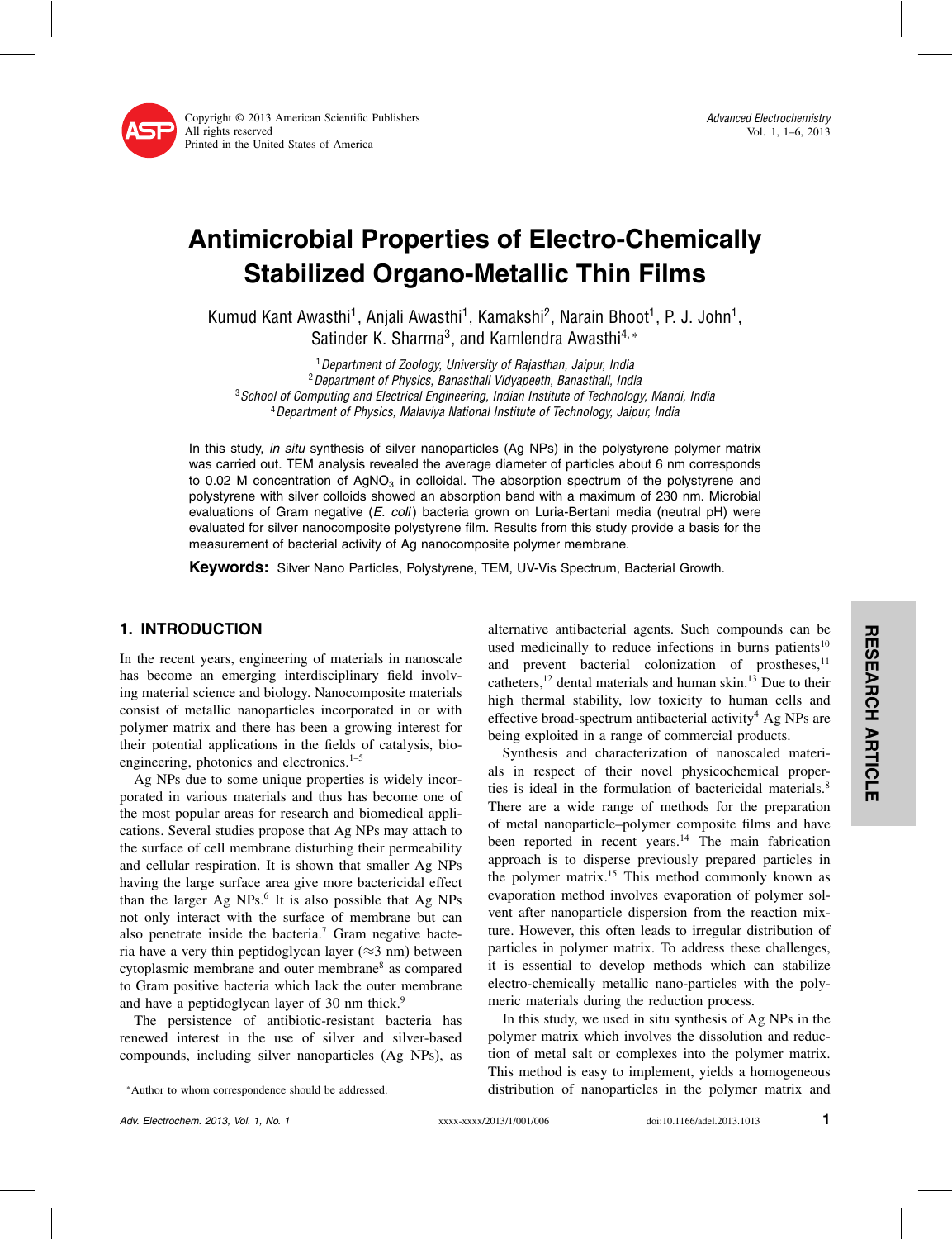

Fig. 1. Schematic block diagram of Ag nanoparticles polymer nano composite synthesis.

formation of free-standing films. Microbial evaluation of Gram negative (*E. coli*) bacteria on silver nano particle composite polystyrene film is tested. Transmission Electron Microscopy (TEM) is used to calculate the size and distribution of nanoparticle and optical microscope is used to study the mechanism of Ag nanoparticle interaction with these bacteria.

## 2. MATERIALS AND METHOD

#### 2.1. In Situ Synthesis of Ag-Polystyrene Composite

In situ Ag nanoparticles embedded in polystyrene matrix were synthesized by the microemulsion technique. Silver nanoparticles were prepared through the reduction mechanism of AgNO<sub>3</sub> by  $NH<sub>2</sub>NH<sub>2</sub>H<sub>2</sub>O$  in the presence of sodium bis(2-ethylhexyl) sulfosuccinate (AOT) as a surfactant. Solution A was made with  $AgNO<sub>3</sub>$  and AOT under constant ultrasonication stirring for 15 minutes. Aqueous solution of AgNO<sub>3</sub> (0.2 M) was prepared in deionized water while AOT (0.05 M) is dissolved within equal volume of deionized water and ethanol. Solution B was prepared by dissolving polystyrene (PS) [Mw.280, 000] 5% in toluene while solution C was prepared by dissolving  $NH<sub>2</sub>NH<sub>2</sub>H<sub>2</sub>O$  (0.6 M) in DI water.

For the synthesis of *in situ* Ag nanoparticle embedded in PS matrix, solution A was injected into solution B in the ratio of water/oil (w/o) emulsion (1:4) at room temperature and the magnetic stirring carried out until formation of its milky colloidal solution. Then solution C injected in milky colloidal solution and stirred for further 15 minutes that results a light yellow colour of the emulsion. It shows the precipitation of Ag NPs within the micro emulsion. The colloidal solution was very stable and could be kept for week at room temperature without precipitation embedded

in polymer matrix was achieved by w/o emulsion solutions are given below:

$$
4\text{AgNO}_3 + \text{N}_2\text{H}_5\text{OH} \longrightarrow 4\text{Ag} + 4\text{HNO}_3 + \text{N}_2 + \text{H}_2\text{O}
$$

Figure 1 shows schematic block diagram of Ag nanoparticles polymer nano composite synthesis is given below:

The colloidal solution was very stable and could be kept for week at room temperature without precipitation. The bifurcations of micro and submicron level particles within the colloidal solution were carried out by the centrifuge at 10 K RPM for 10 minutes and filtered through a 0.2 micron filter before film casting. Then the films were subjected to vacuum drying at 60  $^{\circ}$ C for 6 h.

## 2.2. TEM Analysis of Ag Nanoparticle

The sample for TEM analysis was obtained by placing a drop of the colloidal solution onto a carbon-covered copper grid and evaporating it in air at room temperature. A HRTEM FEI Technai 20 U Twin Transmission Electron Microscope (TEM) was used for observing the morphology and analyzing the size of nanoparticles. The particle sizes were determined by TEM at 120 kV.

#### 2.3. UV-Vis Spectroscopy of Colloidal Solution

UV-Vis absorption spectra of Ag NPs were acquired in the 300–800 nm wavelength range using an UV-Vis spectrophotometer (Varian) operating at a resolution of 2 nm for the analysis of optical properties of colloidal solution.

#### 2.4. Bacterial Strains and Growth Conditions

*Escherichia coli (E. coli)* bacteria were obtained from IMTECH, Chandigarh India (MTCC-40). The culture was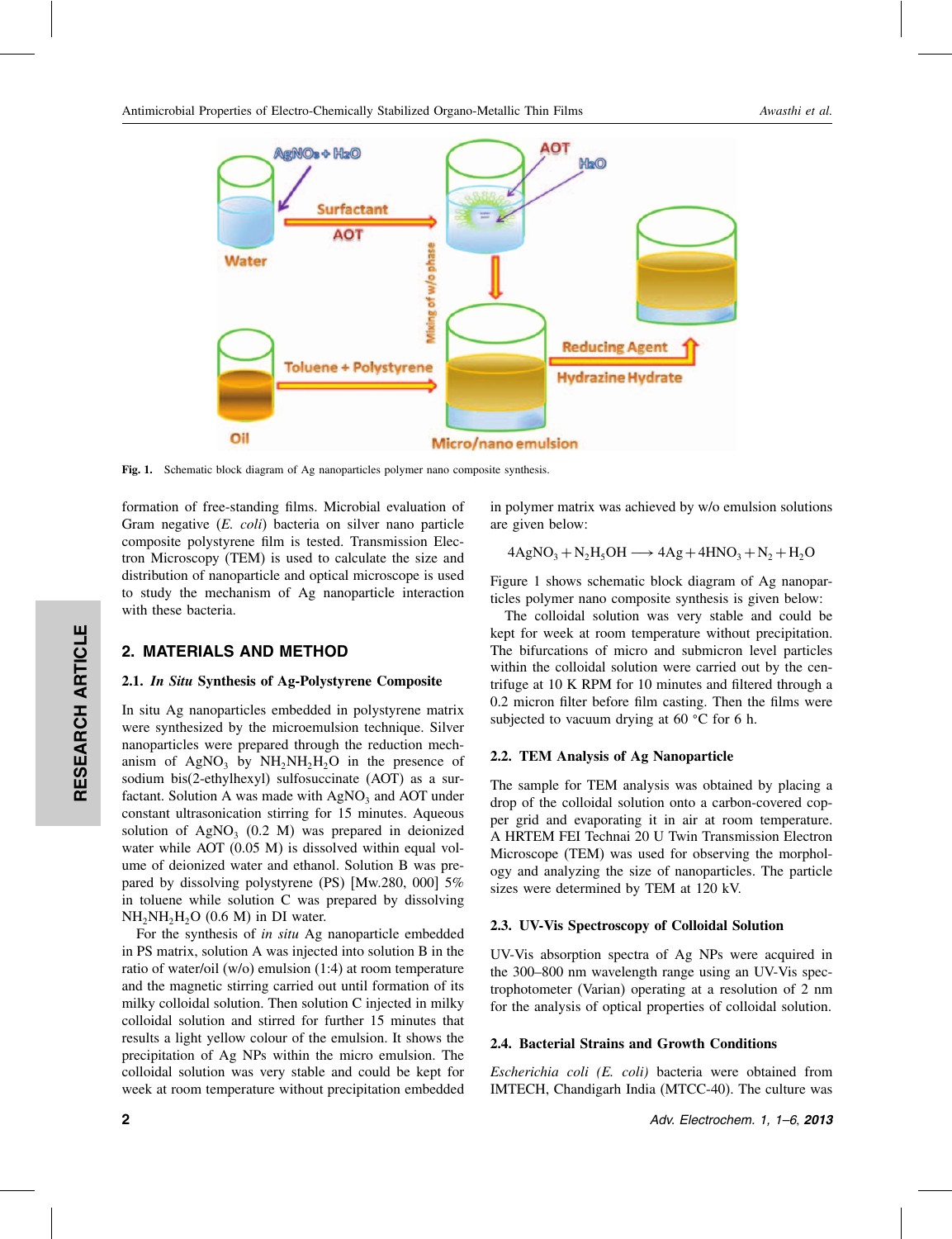

Fig. 2. Schematic diagram representing serial dilution of stock broth solution for cell count.



Fig. 3. TEM micrograph and average size distribution of Ag nanoparticles in AOT reverse micelles.

revived, subcultured and maintained on Luria-Bertani agar (Himedia) and stored at  $4 \degree C$ . For the experiment, a single colony of *E. coli* was inoculated into 10 mL of Luria-Bertani broth (LBB) and incubated overnight at 37 °C with shaking at 120 rpm. The cultured broth was then subjected to three serial dilutions and from the final dilution, LB Agar plate, Pristine, PS doped with 0.2% Ag NPs and 1% Ag NPs were inoculated and bacterial colonies were observed after their overnight growth at  $37 °C$  (Fig. 2).

#### 2.5. Antibacterial Activity Assay

*E.coli* bacteria from the stock plate was inoculated on separate LB-Agar plate containing Pristine, PS doped with 0.2% Ag NPs and 1% Ag NPs respectively and optical micrographs of microbial growth on Ag nano polymer composite system were captured with a CCD camera attached to a LABOMED microscope. All the experiments were performed and repeated at ambient temperature of  $25 \text{ °C}$ .

Adv. Electrochem. 1, 1–6, 2013 3



Fig. 4. Absorption spectra of *in situ* synthesized Ag nanoparticles in AOT reverse micelles.



Fig. 5. Bacterial cell count on Agar plate after serial dilutions.

## 3. RESULTS AND DISCUSSION

The particles size analysis and percentage particles loading with in polystyrene matrix are carried out by TEM and UV spectroscopic techniques. Figure 2 shows the variation of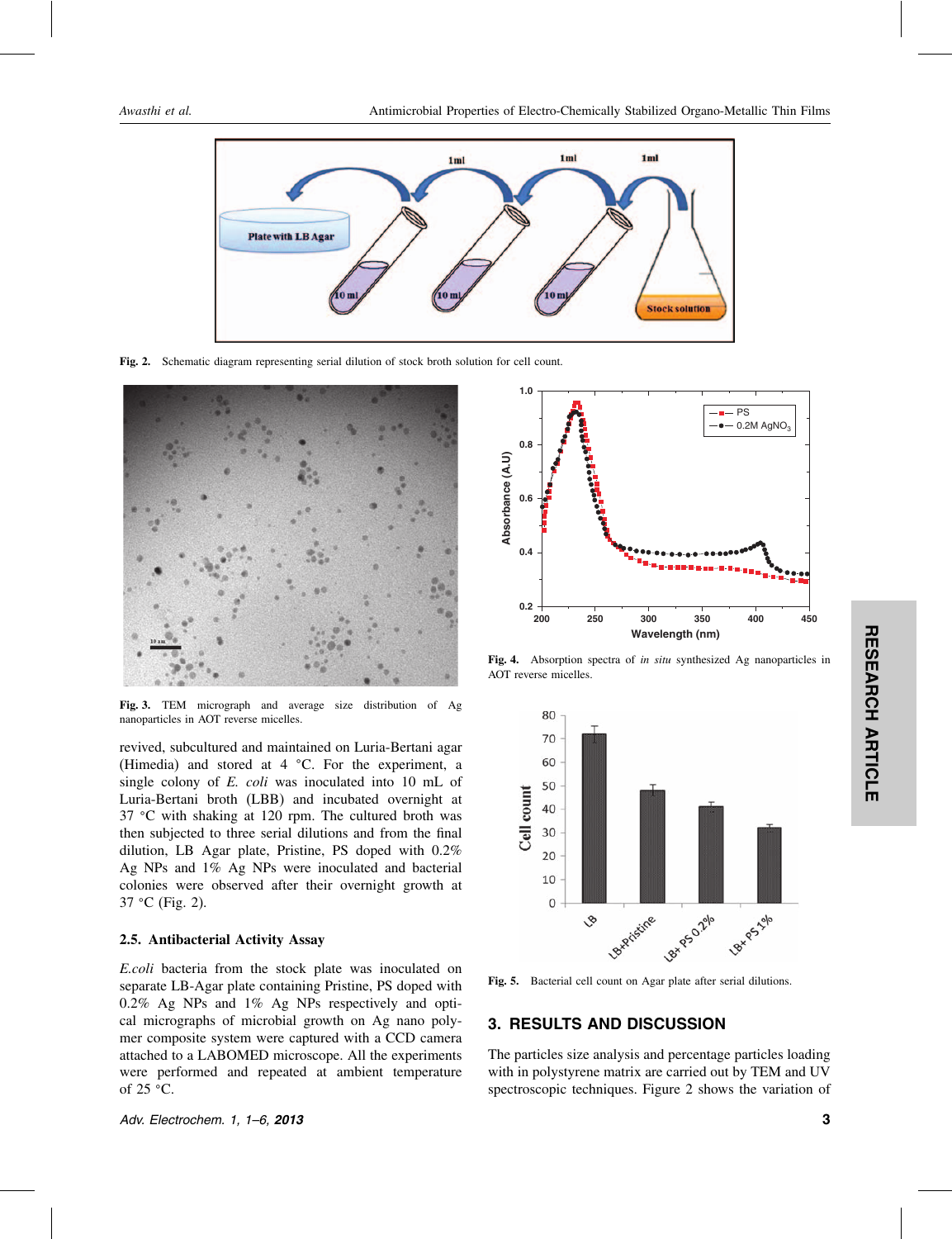Antimicrobial Properties of Electro-Chemically Stabilized Organo-Metallic Thin Films *Awasthi et al.*



Fig. 6. Bacterial growth on PS film (a & b), 0.2% Ag composite PS (c & d) and 1% Ag composite PS (e & f).

particles size with variation  $AgNO<sub>3</sub>$  concentration within oil phase of reverse microemulsion. The average diameter of particles, as shown in Figure 3, are found to be 6 nm corresponds to  $0.2$  M concentration of AgNO<sub>3</sub> in colloidal.

One of the important factors to synthesize nanoparticles in reverse microemulsion is the intermicellar exchange rate which is denoted by the value of intermicellar exchange rate coefficient  $(k_{ex})$ . The polystyrene carbon chain makes the oil phase of toluene molecule more coiled and hence its penetration in the surfactant layer becomes more difficult. As a result, the interaction between surfactants and solvent molecule will decrease when toluene dissolved polystyrene is used as oil solvent to prepare Ag NPs. Hence, at given water content, the decrease of the intermicellar exchange rate constant induces a decrease in particles size. According to the common dynamics rule of the effect of intermicellar exchange rate on the particle size, a rapid exchange among materials at high  $k_{ex}$  will form a larger number of

micelles containing silver atoms than that of the critical nucleation. This will result in smaller particle size due to the increase in polystyrene content in toluene. Figure 4 shows the absorbance band corresponds to polystyerene and 0.2 M concentration of Ag nanoparicles in colloidal solution.

UV-visible spectroscopy is one of the most widely used techniques for structural characterization of silver nanoparticles. The absorption spectrum (Fig. 4) of the polystyrene and polystyrene with silver colloids showed a absorption band with a maximum of 230 nm, indicating the presence of lone spherical or roughly spherical Ag NPs, and TEM imaging confirmed this (Fig. 3).

The UV-visible spectra of the solution containing the particles with larger aspect ratios (Fig. 4) showed three main absorption peaks at 230 and 417 nm. These absorption peaks may be due to the in-plane dipole resonance mode associated with nanoplates with edge lengths greater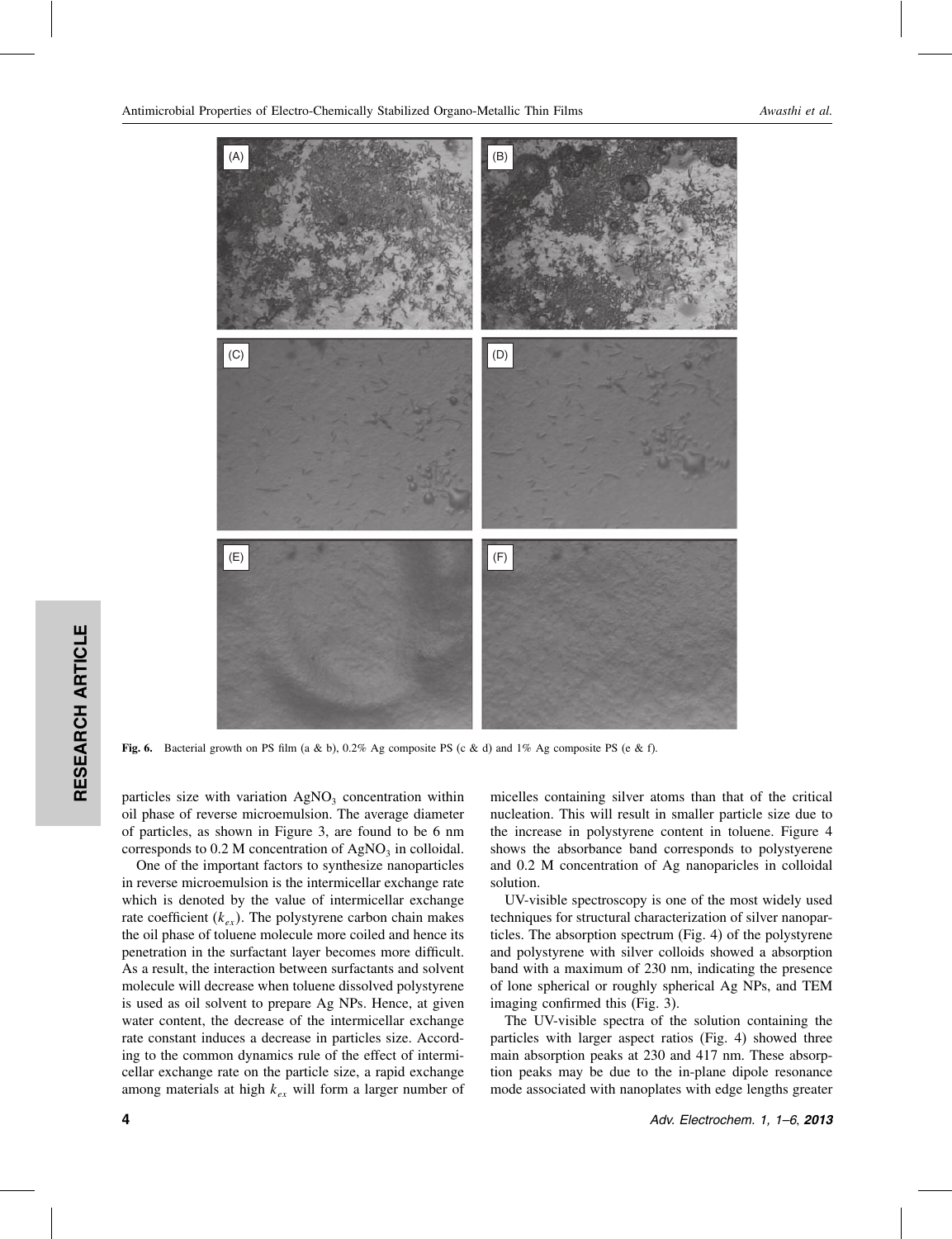than 100 nm and the strong coupling between the nanoparticles arising from aggregation of Ag NPs. The optical absorption spectra of metal nanoparticles are dominated by surface plasmon resonances (SPR), which shift to longer wavelengths with increasing particle size. The position and shape of plasmon absorption of silver nanoclusters are strongly dependent on the particle size, dielectric medium, and surface-adsorbed species.

The interaction of Ag NPs was analyzed by growing *E. coli* bacteria on pristine PS, 0.2% and 1% Ag nanoparticle doped PS films. The bacterial colony grown on LB Agar plate after serial dilutions were counted and Figure 5 shows cell count on pristine, Ag NPs doped on PS at 0.2% and 1%. The graph clearly depicts the reduced number of cell counts in the Ag NPs doped samples. The cells numbers are found to reduce gradually with increase in Ag NPs.

Figure 6 shows the number of bacterial colonies grown in the presence of different amount of Ag nanoparticles in polystyrene films and pristine polystyrene film. As expected, bacterial growth was found to be dependent on concentration of Ag NPs embedded in the polymer film. Figures 6(c–e) shows that polystyrene silver nanoparticles composite film exhibited significantly superior antibacterial property at a given nanoparticle concentration when the initial *E. coli* concentration was reduced. Figure 6 depicts the killing activity for *E. coli* in polymer matrix, containing different amounts of Ag NPs. The killing activity was found to be sustained, as no bacterial growth was seen even after 24 h of incubation. The Figures 6(a–b) shows the dynamics of *E. coli* growth as observed in the pristine polystyrene film without any modification.

Several hypotheses explaining the antibacterial activity of Ag NPs have been reported. The ability of Ag NPs to release silver ions by rapid breakdown is the key to their antibacterial activity.16 The ionic silver released interacts with the thiol group of bacterial enzymes thereby inactivating them. The high surface area of Ag NPs increases their contact with bacteria, promoting the dissolution of silver ions, thereby improving biocidal effectiveness. Further inhibition of bacterial DNA replication, damage of cytoplasmic membranes leads to damage of adenosine triphosphate (ATP) and thus causing cell death.<sup>17</sup>

Recently many research articles on the bactericidal activity of silver nanoparticles of either simple or composite nature have been reported.18 Elechiguerra and coworkers showed the size-dependent interaction of Ag NPs with human immunodeficiency virus type 1, preferably via binding to gp120 glycoprotein knobs. The size dependent interaction of Ag NPs with Gram negative bacteria has also been reported by the same group.<sup>19</sup> The selective bacterial growth was observed on the nonporous polymer membrane of polycarbonate with thickness  $25 \mu m$ . The electron surface modification of polymer membrane can increase the

Adv. Electrochem. 1, 1–6, 2013 5

cross linking density at the surface whereas plasma and neutral beam treatment can change the surface properties of these membrane to improve the bio-adaptability.<sup>20</sup>

## 4. CONCLUSION

In conclusion, we have found that silver nanoparticles undergo interaction with the Gram-negative bacterium *E. coli* in a concentration dependent manner. It may be speculated that silver nanoparticles with the same surface areas but with different shapes may also have different bactericidal properties. Though at present we are not able to relate the bactericidal capability of silver nanoparticles with their effective surface areas or to give an estimation of how the surface areas of different nanoparticles influence their killing activity, however our results provide a basis for the measurement of bactericidal activity of silver nanoparticles. The interaction of silver nanoparticles with biosystems is just at the beginning, these particles could be used as microbicidal agents in various fields.

Acknowledgments: We acknowledge the support and facility provided by DST Unit on Nanosciences, Indian Institute of Technology, Kanpur. One of author (KA) is thankful to Department of Science & Technology, Govt. of India for financial support under INSPIRE Faculty Project.

## References and Notes

- 1. D. R. Paul and L. M. Robeson, *Polymer* 49, 3187 (2008).
- 2. A. Kiesow, J. E. Morris, C. Radehaus, and A. Heilmann, *J. Appl. Phys.* 94, 6988 (2003).
- 3. Y. Min, M. Akulut, K. Kristairsen, Y. Golan, and J. Israelachvili, *Nat. Mater.* 7, 527 (2008).
- 4. K. V. Sharma, A. R. Yngard, and Y. Lin, *Adv. Colloid Interface Sci.* 145, 83 (2009).
- 5. H. H. P. Yiu, H. Niu, E. Biermans, G. Tendeloo, and M. J. Rosseinsky, *Adv. Funct. Mater.* 20, 1599 (2010).
- 6. L. Kvitek, A. Panacek, J. Soukupova, M. Kolar, R. Vecerova, R. Prucek, M. Holecova, and R. Zboril, *J. Phys. Chem. C.* 112, 5825 (2008).
- 7. J. R. Morones, J. L. Elechiguerra, A. Camacho, K. Holt, J. B. Kouri, J. T. Ramirez, and M. J. Yacaman, *Nanotechnology* 16, 2346 (2005).
- 8. J. C. Oscariz and A. G. Pisabarro, *Int. Microbiology* 4, 13(2001).
- 9. G. D. Shockman and J. F. Barret, *Annu. Rev. Microbiol.* 37, 501 (1983).
- 10. E. Ulkur, O. Oncul, H. Karagoz, E. Yeniz, and B. Celikoz, *Burns* 31, 874 (2005).
- 11. G. Gosheger, J. Hardes, H. Ahrens, A. Streitburger, H. Buerger, M. Erren, A. Gunsel, F. H. Kemper, W. Winkelmann, and C. Von Eiff, *Biomaterials* 25, 5547 (2004).
- 12. U. Samuel and J. P. Guggenbichler, *International Journal of Antimicrobial Agents Suppl.* 1, 75 (2004).
- 13. J. E. Paddle-Ledinek, Z. Nasa, and H. J. Cleland, *Plast. Reconstr. Surg.* 117, 110 (2006).
- 14. A. Heilmann, Polymer Films with Embedded Metal Nanoparticles, Springer, Berlin (2003).
- 15. A. S. Korchev, M. J. Bozack, B. L. Staten, and G. J. Mills, *J. Am. Chem. Soc.* 126, 10 (2004).